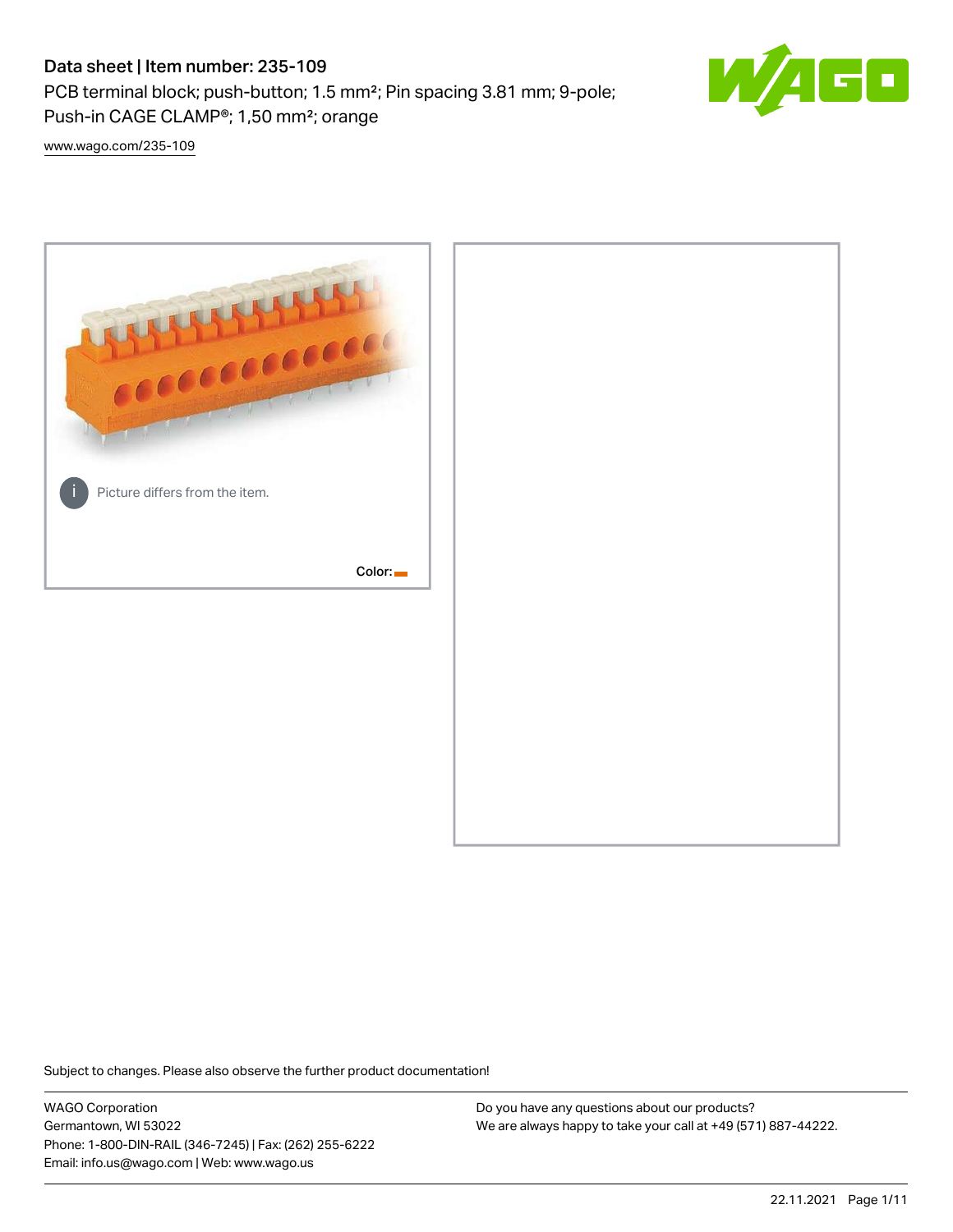

Dimensions in mm

 $L =$  (pole no. x pin spacing) + 1.5 mm

#### Item description

- **PCB terminal strips with push-buttons**
- $\blacksquare$ Push-in termination of solid and ferruled conductors
- $\blacksquare$ Convenient termination/removal of fine-stranded conductors via push-buttons

# Data Notes

Variants: Other pole numbers

Subject to changes. Please also observe the further product documentation! Other colors

WAGO Corporation Germantown, WI 53022 Phone: 1-800-DIN-RAIL (346-7245) | Fax: (262) 255-6222 Email: info.us@wago.com | Web: www.wago.us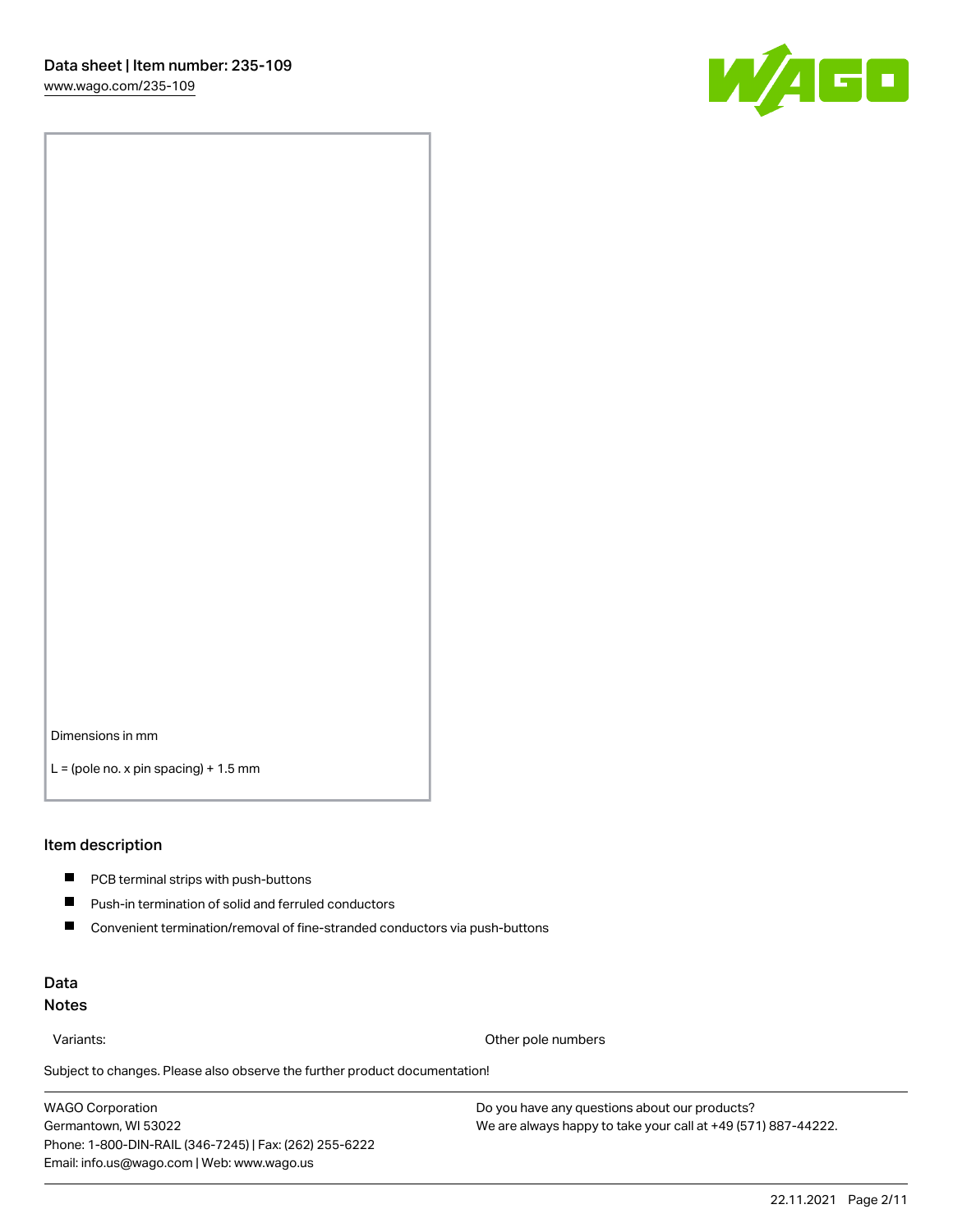

Other colors Mixed-color PCB connector strips Direct marking Other versions (or variants) can be requested from WAGO Sales or configured at https://configurator.wago.com/

#### Electrical data

#### IEC Approvals

| Ratings per                 | IEC/EN 60664-1                                                        |
|-----------------------------|-----------------------------------------------------------------------|
| Rated voltage (III / 3)     | 200 V                                                                 |
| Rated surge voltage (III/3) | 4 <sub>k</sub> V                                                      |
| Rated voltage (III/2)       | 320 V                                                                 |
| Rated surge voltage (III/2) | 4 <sub>k</sub> V                                                      |
| Nominal voltage (II/2)      | 500 V                                                                 |
| Rated surge voltage (II/2)  | 4 <sub>k</sub> V                                                      |
| Rated current               | 17.5A                                                                 |
| Legend (ratings)            | $(III / 2)$ $\triangle$ Overvoltage category III / Pollution degree 2 |

## UL Approvals

| Approvals per                  | UL 1059 |
|--------------------------------|---------|
| Rated voltage UL (Use Group B) | 300 V   |
| Rated current UL (Use Group B) | 10 A    |
| Rated voltage UL (Use Group D) | 300 V   |
| Rated current UL (Use Group D) | 10 A    |

# CSA Approvals

| Approvals per                   | CSA   |
|---------------------------------|-------|
| Rated voltage CSA (Use Group B) | 300 V |
| Rated current CSA (Use Group B) | 10 A  |

# Connection data

| Total number of connection points |  |
|-----------------------------------|--|
| Total number of potentials        |  |
| Number of connection types        |  |
| Number of levels                  |  |

.<br>Subject to changes. Please also observe the further product documentation!

WAGO Corporation Germantown, WI 53022 Phone: 1-800-DIN-RAIL (346-7245) | Fax: (262) 255-6222 Email: info.us@wago.com | Web: www.wago.us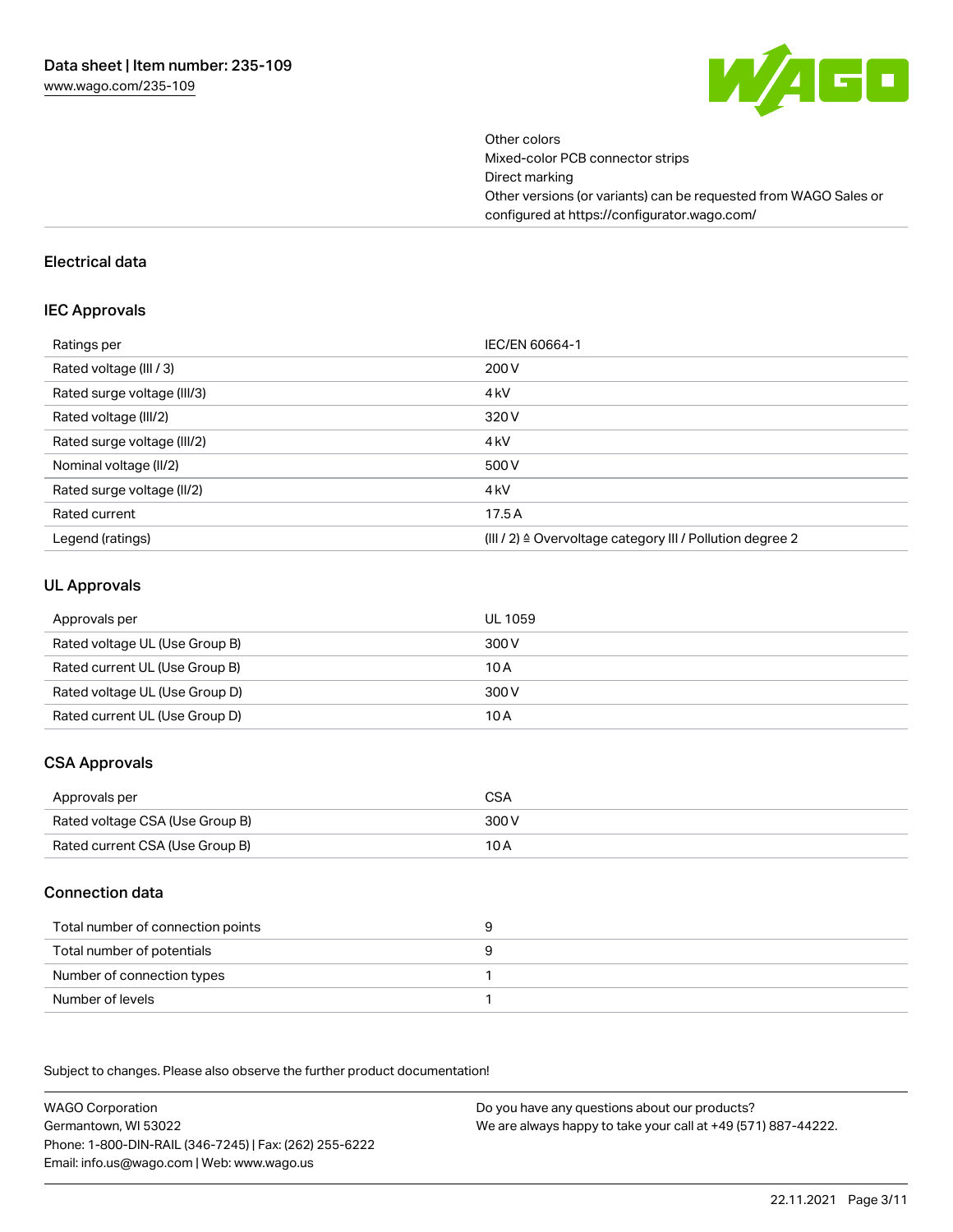[www.wago.com/235-109](http://www.wago.com/235-109)



# Connection 1

| Connection technology                             | Push-in CAGE CLAMP                     |
|---------------------------------------------------|----------------------------------------|
| Actuation type                                    | Push-button                            |
| Solid conductor                                   | $0.51.5$ mm <sup>2</sup> / 20  16 AWG  |
| Fine-stranded conductor                           | $0.751.5$ mm <sup>2</sup> / 20  16 AWG |
| Fine-stranded conductor; with insulated ferrule   | $0.251$ mm <sup>2</sup>                |
| Fine-stranded conductor; with uninsulated ferrule | $0.251$ mm <sup>2</sup>                |
| Strip length                                      | $910$ mm $/0.350.39$ inch              |
| Conductor connection direction to PCB             | 0°                                     |
| Number of poles                                   | 9                                      |

# Physical data

| Pin spacing                          | 3.81 mm / 0.15 inch    |
|--------------------------------------|------------------------|
| Width                                | 35.79 mm / 1.409 inch  |
| Height                               | 19.1 mm / 0.752 inch   |
| Height from the surface              | 15.5 mm / 0.61 inch    |
| Depth                                | 12.5 mm / 0.492 inch   |
| Solder pin length                    | 3.6 <sub>mm</sub>      |
| Solder pin dimensions                | $0.4 \times 0.8$ mm    |
| Drilled hole diameter with tolerance | 1 <sup>(+0.1)</sup> mm |

# PCB contact

| PCB Contact                         | тнт                                      |
|-------------------------------------|------------------------------------------|
| Solder pin arrangement              | over the entire terminal strip (in-line) |
| Number of solder pins per potential |                                          |

# Material data

| Color                       | orange                                |
|-----------------------------|---------------------------------------|
| Material group              |                                       |
| Insulation material         | Polyamide (PA66)                      |
| Flammability class per UL94 | V0                                    |
| Clamping spring material    | Chrome nickel spring steel (CrNi)     |
| Contact material            | Electrolytic copper $(E_{\text{CL}})$ |
| Contact plating             | tin-plated                            |
| Fire load                   | 0.094 MJ                              |

Subject to changes. Please also observe the further product documentation!

| <b>WAGO Corporation</b>                                | Do you have any questions about our products?                 |
|--------------------------------------------------------|---------------------------------------------------------------|
| Germantown, WI 53022                                   | We are always happy to take your call at +49 (571) 887-44222. |
| Phone: 1-800-DIN-RAIL (346-7245)   Fax: (262) 255-6222 |                                                               |
| Email: info.us@wago.com   Web: www.wago.us             |                                                               |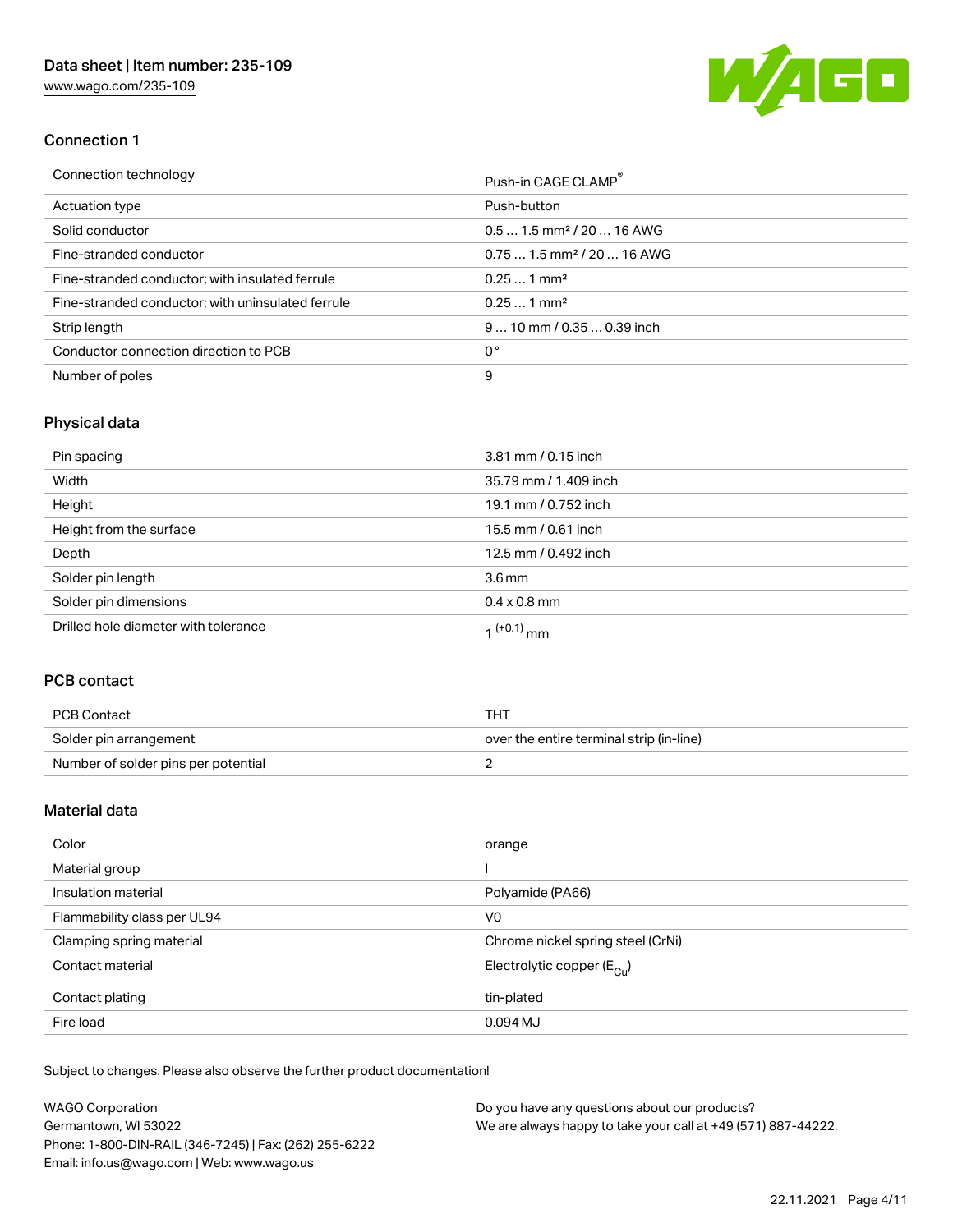[www.wago.com/235-109](http://www.wago.com/235-109)



| Weight                     | 5.3q |
|----------------------------|------|
| Environmental requirements |      |

#### Environmental requirements

| $-60+105 °C$<br>Limit temperature range |
|-----------------------------------------|
|-----------------------------------------|

# Commercial data

| Product Group         | 4 (Printed Circuit) |
|-----------------------|---------------------|
| PU (SPU)              | 120 (30) Stück      |
| Packaging type        | box                 |
| Country of origin     | <b>CH</b>           |
| <b>GTIN</b>           | 4044918828826       |
| Customs tariff number | 8536904000          |

# Approvals / Certificates

### Country specific Approvals

| Logo                                                                       | Approval                                            | <b>Additional Approval Text</b> | Certificate<br>name       |
|----------------------------------------------------------------------------|-----------------------------------------------------|---------------------------------|---------------------------|
|                                                                            | <b>CCA</b><br>DEKRA Certification B.V.              | EN 60947                        | NTR NL-<br>7144           |
|                                                                            | <b>CCA</b><br>DEKRA Certification B.V.              | EN 60998                        | NTR <sub>NL</sub><br>6919 |
| KEMA                                                                       | <b>CCA</b><br>DEKRA Certification B.V.              | EN 60947                        | 2149549.02                |
|                                                                            | <b>CCA</b><br>DEKRA Certification B.V.              | EN 60947-7-4                    | NTR NL-<br>7774           |
|                                                                            | <b>CSA</b><br>DEKRA Certification B.V.              | C22.2                           | 1673956                   |
| DE                                                                         | <b>VDE</b><br>VDE Prüf- und Zertifizierungsinstitut | EN 60947                        | 40029328                  |
| Subject to changes. Please also observe the further product documentation! |                                                     |                                 |                           |

| <b>WAGO Corporation</b>                                | Do you have any questions about our products?                 |  |
|--------------------------------------------------------|---------------------------------------------------------------|--|
| Germantown, WI 53022                                   | We are always happy to take your call at +49 (571) 887-44222. |  |
| Phone: 1-800-DIN-RAIL (346-7245)   Fax: (262) 255-6222 |                                                               |  |
| Email: info.us@wago.com   Web: www.wago.us             |                                                               |  |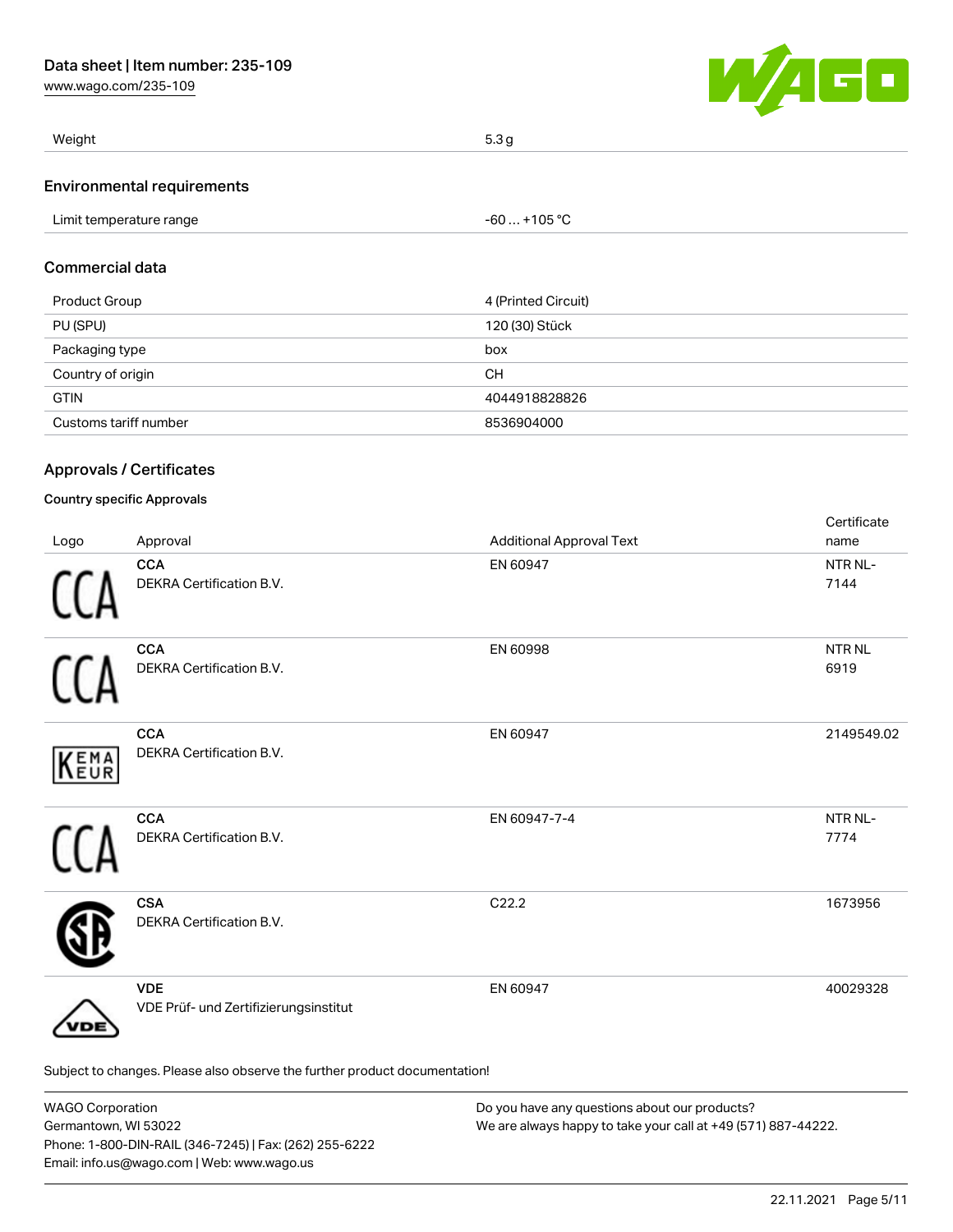

#### Ship Approvals

| Logo          | Approval                                                | <b>Additional Approval Text</b> | Certificate<br>name               |
|---------------|---------------------------------------------------------|---------------------------------|-----------------------------------|
| ABS           | <b>ABS</b><br>American Bureau of Shipping               |                                 | $19-$<br>HG1869876-<br><b>PDA</b> |
| <b>BUREAU</b> | BV<br>Bureau Veritas S.A.                               | <b>IEC 60998</b>                | 11915/D0<br>BV                    |
|               | <b>DNV GL</b><br>Det Norske Veritas, Germanischer Lloyd |                                 | TAE000016Z                        |

### Optional accessories

| Marking accessories |
|---------------------|
|                     |

| Marking strip   |                                                                                                                                                                                      |                                  |
|-----------------|--------------------------------------------------------------------------------------------------------------------------------------------------------------------------------------|----------------------------------|
|                 | Item no.: 210-332/381-202<br>Marking strips; as a DIN A4 sheet; MARKED; 1-16 (160x); Height of marker strip: 3 mm; Strip length 182<br>mm; Horizontal marking; Self-adhesive; white  | www.wago.com/210-332<br>/381-202 |
|                 | Item no.: 210-332/381-206<br>Marking strips; as a DIN A4 sheet; MARKED; 33-48 (160x); Height of marker strip: 3 mm; Strip length<br>182 mm; Horizontal marking; Self-adhesive; white | www.wago.com/210-332<br>/381-206 |
|                 | Item no.: 210-332/381-205<br>Marking strips; as a DIN A4 sheet; MARKED; 1-32 (80x); Height of marker strip: 3 mm; Strip length 182<br>mm; Horizontal marking; Self-adhesive; white   | www.wago.com/210-332<br>/381-205 |
|                 | Item no.: 210-332/381-204<br>Marking strips; as a DIN A4 sheet; MARKED; 17-32 (160x); Height of marker strip: 3 mm; Strip length<br>182 mm; Horizontal marking; Self-adhesive; white | www.wago.com/210-332<br>/381-204 |
| <b>Ferrules</b> |                                                                                                                                                                                      |                                  |
| Ferrule         |                                                                                                                                                                                      |                                  |
|                 | Item no.: 216-101<br>Ferrule; Sleeve for 0.5 mm <sup>2</sup> / AWG 22; uninsulated; electro-tin plated; silver-colored                                                               | www.wago.com/216-101             |
|                 | Item no.: 216-102<br>Ferrule; Sleeve for 0.75 mm <sup>2</sup> / AWG 20; uninsulated; electro-tin plated; silver-colored                                                              | www.wago.com/216-102             |
|                 | Item no.: 216-103<br>Ferrule; Sleeve for 1 mm <sup>2</sup> / AWG 18; uninsulated; electro-tin plated                                                                                 | www.wago.com/216-103             |
|                 | Item no.: 216-123                                                                                                                                                                    | www.wago.com/216-123             |
|                 |                                                                                                                                                                                      |                                  |

Subject to changes. Please also observe the further product documentation!

WAGO Corporation Germantown, WI 53022 Phone: 1-800-DIN-RAIL (346-7245) | Fax: (262) 255-6222 Email: info.us@wago.com | Web: www.wago.us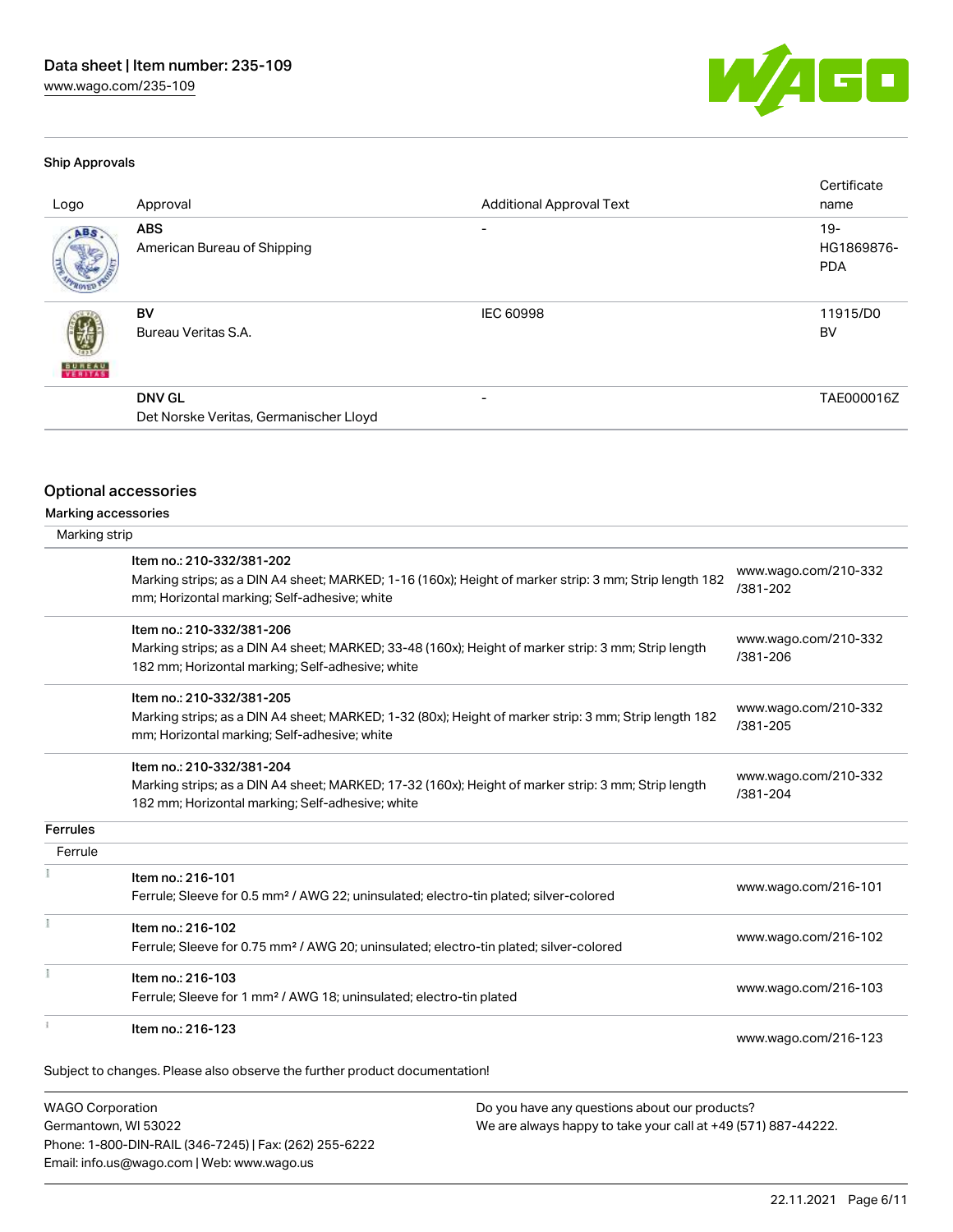# Data sheet | Item number: 235-109

[www.wago.com/235-109](http://www.wago.com/235-109)



| Ferrule; Sleeve for 1 mm <sup>2</sup> / AWG 18; uninsulated; electro-tin plated; silver-colored                                                                                        |                      |
|----------------------------------------------------------------------------------------------------------------------------------------------------------------------------------------|----------------------|
| Item no.: 216-122<br>Ferrule; Sleeve for 0.75 mm <sup>2</sup> / AWG 20; uninsulated; electro-tin plated; silver-colored                                                                | www.wago.com/216-122 |
| Item no.: 216-142<br>Ferrule; Sleeve for 0.75 mm <sup>2</sup> / 18 AWG; uninsulated; electro-tin plated; electrolytic copper; gastight<br>crimped; acc. to DIN 46228, Part 1/08.92     | www.wago.com/216-142 |
| Item no.: 216-132<br>Ferrule; Sleeve for 0.34 mm <sup>2</sup> / AWG 24; uninsulated; electro-tin plated                                                                                | www.wago.com/216-132 |
| Item no.: 216-121<br>Ferrule; Sleeve for 0.5 mm <sup>2</sup> / AWG 22; uninsulated; electro-tin plated; silver-colored                                                                 | www.wago.com/216-121 |
| Item no.: 216-143<br>Ferrule; Sleeve for 1 mm <sup>2</sup> / AWG 18; uninsulated; electro-tin plated; electrolytic copper; gastight<br>crimped; acc. to DIN 46228, Part 1/08.92        | www.wago.com/216-143 |
| Item no.: 216-131<br>Ferrule; Sleeve for 0.25 mm <sup>2</sup> / AWG 24; uninsulated; electro-tin plated; silver-colored                                                                | www.wago.com/216-131 |
| Item no.: 216-141<br>Ferrule; Sleeve for 0.5 mm <sup>2</sup> / 20 AWG; uninsulated; electro-tin plated; electrolytic copper; gastight<br>crimped; acc. to DIN 46228, Part 1/08.92      | www.wago.com/216-141 |
| Item no.: 216-152<br>Ferrule; Sleeve for 0.34 mm <sup>2</sup> / AWG 24; uninsulated; electro-tin plated                                                                                | www.wago.com/216-152 |
| Item no.: 216-203<br>Ferrule; Sleeve for 1 mm <sup>2</sup> / AWG 18; insulated; electro-tin plated; red                                                                                | www.wago.com/216-203 |
| Item no.: 216-202<br>Ferrule; Sleeve for 0.75 mm <sup>2</sup> / 18 AWG; insulated; electro-tin plated; gray                                                                            | www.wago.com/216-202 |
| Item no.: 216-151<br>Ferrule; Sleeve for 0.25 mm <sup>2</sup> / AWG 24; uninsulated; electro-tin plated                                                                                | www.wago.com/216-151 |
| Item no.: 216-201<br>Ferrule; Sleeve for 0.5 mm <sup>2</sup> / 20 AWG; insulated; electro-tin plated; white                                                                            | www.wago.com/216-201 |
| Item no.: 216-223<br>Ferrule; Sleeve for 1 mm <sup>2</sup> / AWG 18; insulated; electro-tin plated; red                                                                                | www.wago.com/216-223 |
| ltem no.: 216-241<br>Ferrule; Sleeve for 0.5 mm <sup>2</sup> / 20 AWG; insulated; electro-tin plated; electrolytic copper; gastight<br>crimped; acc. to DIN 46228, Part 4/09.90; white | www.wago.com/216-241 |
| Item no.: 216-242<br>Ferrule; Sleeve for 0.75 mm <sup>2</sup> / 18 AWG; insulated; electro-tin plated; electrolytic copper; gastight<br>crimped; acc. to DIN 46228, Part 4/09.90; gray | www.wago.com/216-242 |
| Item no.: 216-222<br>Ferrule; Sleeve for 0.75 mm <sup>2</sup> / 18 AWG; insulated; electro-tin plated; gray                                                                            | www.wago.com/216-222 |
| Item no.: 216-221<br>Ferrule; Sleeve for 0.5 mm <sup>2</sup> / 20 AWG; insulated; electro-tin plated; white                                                                            | www.wago.com/216-221 |

Subject to changes. Please also observe the further product documentation!

WAGO Corporation Germantown, WI 53022 Phone: 1-800-DIN-RAIL (346-7245) | Fax: (262) 255-6222 Email: info.us@wago.com | Web: www.wago.us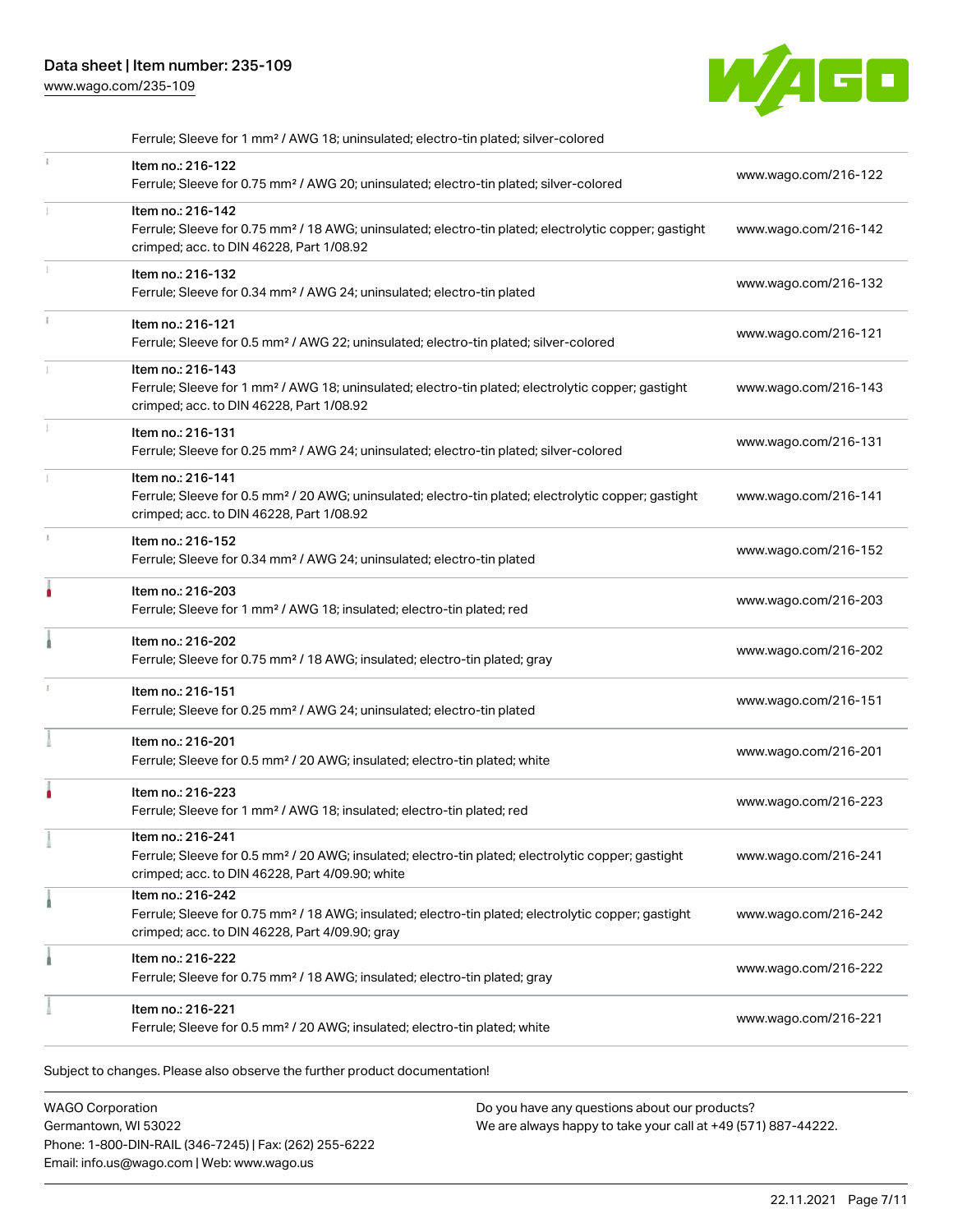[www.wago.com/235-109](http://www.wago.com/235-109)



| <b>PCB Design</b>                 |                                                                                                                                                                                                         |               |                      |  |
|-----------------------------------|---------------------------------------------------------------------------------------------------------------------------------------------------------------------------------------------------------|---------------|----------------------|--|
|                                   | 2D/3D Models 235-109                                                                                                                                                                                    | <b>URL</b>    | Download             |  |
| CAD data                          |                                                                                                                                                                                                         |               |                      |  |
| <b>CAD files</b>                  |                                                                                                                                                                                                         |               |                      |  |
|                                   |                                                                                                                                                                                                         | 125.0 kB      |                      |  |
|                                   |                                                                                                                                                                                                         | 2.0 MB<br>pdf | Download             |  |
|                                   | <b>Additional Information</b><br>Technical explanations<br>2019 Apr 3                                                                                                                                   | pdf           | Download             |  |
| <b>Downloads</b><br>Documentation |                                                                                                                                                                                                         |               |                      |  |
|                                   | Item no.: 210-720<br>Operating tool; Blade: 3.5 x 0.5 mm; with a partially insulated shaft; multicoloured                                                                                               |               | www.wago.com/210-720 |  |
|                                   | Item no.: 210-657<br>Operating tool; Blade: 3.5 x 0.5 mm; with a partially insulated shaft; short; multicoloured                                                                                        |               | www.wago.com/210-657 |  |
| Operating tool                    |                                                                                                                                                                                                         |               |                      |  |
| <b>Tools</b>                      |                                                                                                                                                                                                         |               |                      |  |
|                                   | Item no.: 216-302<br>Ferrule; Sleeve for 0.34 mm <sup>2</sup> / 22 AWG; insulated; electro-tin plated; light turquoise                                                                                  |               | www.wago.com/216-302 |  |
|                                   | Item no.: 216-322<br>Ferrule; Sleeve for 0.34 mm <sup>2</sup> / 22 AWG; insulated; electro-tin plated; green                                                                                            |               | www.wago.com/216-322 |  |
|                                   | Item no.: 216-321<br>Ferrule; Sleeve for 0.25 mm <sup>2</sup> / AWG 24; insulated; electro-tin plated; yellow                                                                                           |               | www.wago.com/216-321 |  |
|                                   | Item no.: 216-301<br>Ferrule; Sleeve for 0.25 mm <sup>2</sup> / AWG 24; insulated; electro-tin plated; yellow                                                                                           |               | www.wago.com/216-301 |  |
|                                   | Item no.: 216-262<br>Ferrule; Sleeve for 0.75 mm <sup>2</sup> / 18 AWG; insulated; electro-tin plated; electrolytic copper; gastight<br>crimped; acc. to DIN 46228, Part 4/09.90; gray                  |               | www.wago.com/216-262 |  |
|                                   | Item no.: 216-263<br>Ferrule; Sleeve for 1 mm <sup>2</sup> / AWG 18; insulated; electro-tin plated; electrolytic copper; gastight crimped; www.wago.com/216-263<br>acc. to DIN 46228, Part 4/09.90; red |               |                      |  |
| ۸                                 | Item no.: 216-243<br>Ferrule; Sleeve for 1 mm <sup>2</sup> / AWG 18; insulated; electro-tin plated; electrolytic copper; gastight crimped;<br>acc. to DIN 46228, Part 4/09.90; red                      |               | www.wago.com/216-243 |  |
|                                   |                                                                                                                                                                                                         |               |                      |  |

Subject to changes. Please also observe the further product documentation!

Symbol and Footprint 235-109

WAGO Corporation Germantown, WI 53022 Phone: 1-800-DIN-RAIL (346-7245) | Fax: (262) 255-6222 Email: info.us@wago.com | Web: www.wago.us Do you have any questions about our products? We are always happy to take your call at +49 (571) 887-44222.

URL [Download](https://www.wago.com/global/d/UltraLibrarian_URLS_235-109)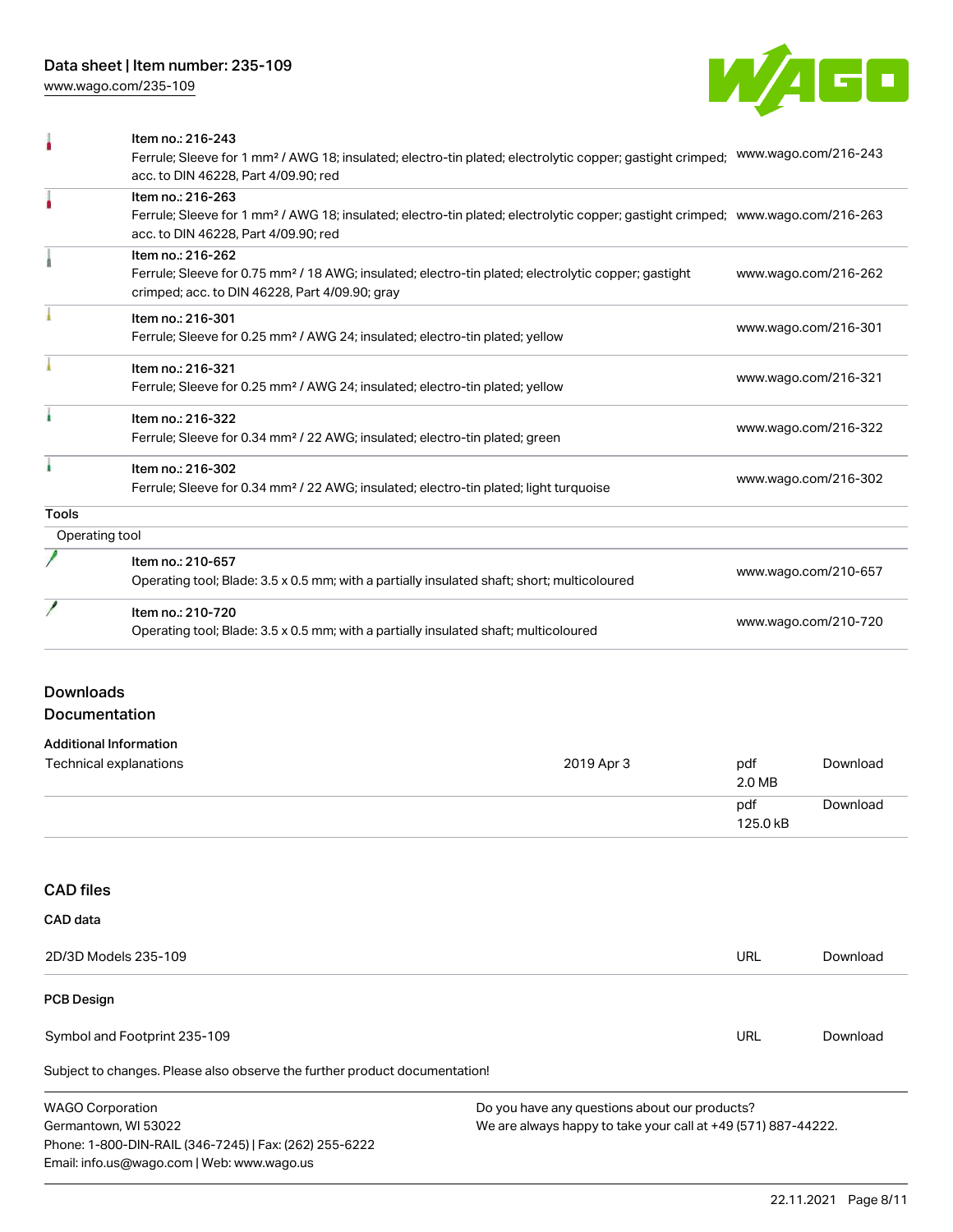

CAx data for your PCB design, consisting of "schematic symbols and PCB footprints", allow easy integration of the WAGO component into your development environment.

#### Supported formats:

- $\blacksquare$ Accel EDA 14 & 15
- $\blacksquare$ Altium 6 to current version
- $\blacksquare$ Cadence Allegro
- $\blacksquare$ **DesignSpark**
- $\blacksquare$ Eagle Libraries
- $\blacksquare$ KiCad
- $\blacksquare$ Mentor Graphics BoardStation
- $\blacksquare$ Mentor Graphics Design Architect
- $\blacksquare$ Mentor Graphics Design Expedition 99 and 2000
- П OrCAD 9.X PCB and Capture
- $\blacksquare$ PADS PowerPCB 3, 3.5, 4.X, and 5.X
- $\blacksquare$ PADS PowerPCB and PowerLogic 3.0
- $\blacksquare$ PCAD 2000, 2001, 2002, 2004, and 2006
- $\blacksquare$ Pulsonix 8.5 or newer
- $\blacksquare$ STL
- $\blacksquare$ 3D STEP
- $\blacksquare$ TARGET 3001!
- $\blacksquare$ View Logic ViewDraw
- П Quadcept
- $\blacksquare$ Zuken CadStar 3 and 4
- $\blacksquare$ Zuken CR-5000 and CR-8000

PCB Component Libraries (EDA), PCB CAD Library Ultra Librarian

#### CAE data

| ZUKEN Portal 235-109                                                       | URL        | Download |
|----------------------------------------------------------------------------|------------|----------|
| EPLAN Data Portal 235-109                                                  | <b>URL</b> | Download |
|                                                                            |            |          |
| <b>Environmental Product Compliance</b>                                    |            |          |
| <b>Compliance Search</b>                                                   |            |          |
| Environmental Product Compliance 235-109                                   | URL        | Download |
| Subject to changes. Please also observe the further product documentation! |            |          |
|                                                                            |            |          |

WAGO Corporation Germantown, WI 53022 Phone: 1-800-DIN-RAIL (346-7245) | Fax: (262) 255-6222 Email: info.us@wago.com | Web: www.wago.us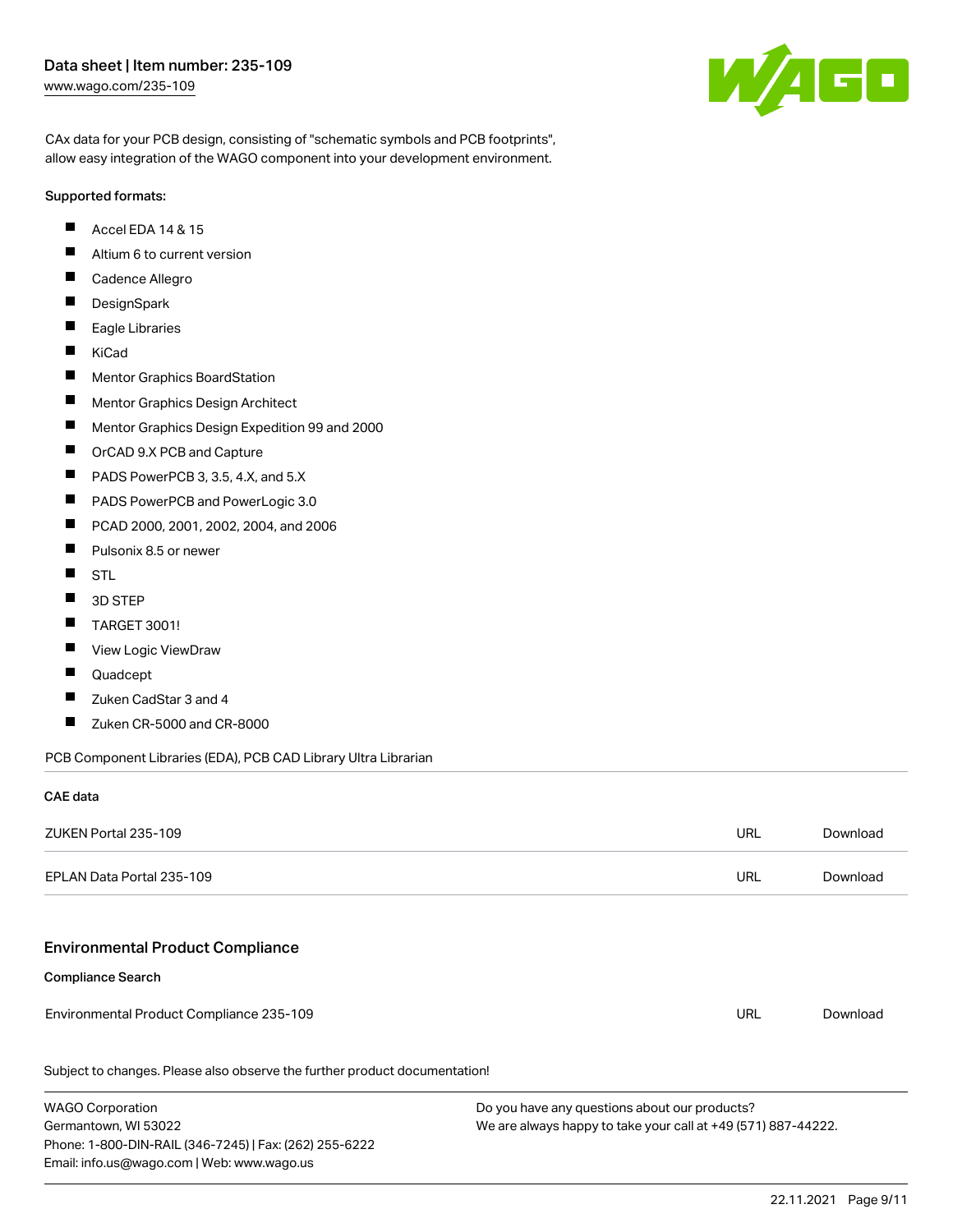

PCB terminal block; push-button; 1.5 mm²; Pin spacing 3.81 mm; 9-pole; Push-in CAGE CLAMP®; 1,50 mm²; orange

#### Installation Notes

Conductor termination





Insert/remove fine-stranded conductors



Insert solid conductors via push-in termination.

Inserting/removing fine-stranded conductors via push-button.

## Installation



with ferrules via push-button.

Combining 1- and 2-conductor terminal blocks with different pin spacing.

#### **Testing**

Subject to changes. Please also observe the further product documentation!

WAGO Corporation Germantown, WI 53022 Phone: 1-800-DIN-RAIL (346-7245) | Fax: (262) 255-6222 Email: info.us@wago.com | Web: www.wago.us